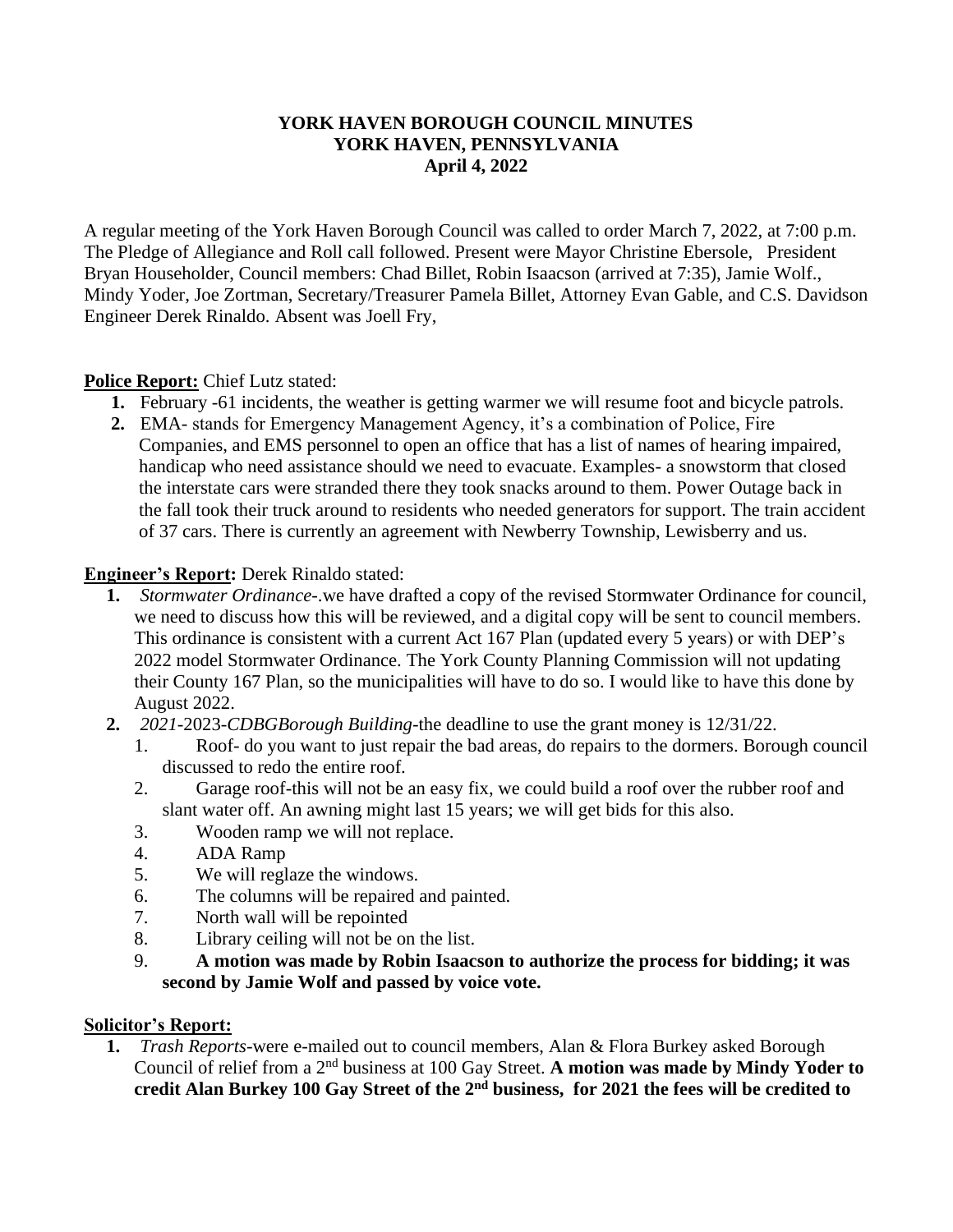**their accountant, it was second by Tim O'Sheehan and approved by voice vote.** 

- **2.** Resolution 2022-2 A Motion was made by Jamie Wolf to accept **A Resolution 2022-2, A Resolution Accepting the Resignation of Joseph Zortman, as Council Member and Appointing Timothy O'Sheehan as Council Member, it was second by Robin Isaacson and approved by voice vote.**
- **3.** *E-mails* a nuisance ordinance I will look into this for this next month.
- **4.** *American Rescue Plan-our report of use of funds is due by end of April.*
- **5.** I will be out of my office for 10 days I will be on my honeymoon.

### **Ordinance Officer:** *Tim O'Sheehan stated:*

1. I sent a certified and a regular letter to 51 Walton Street.

**Citizens**: Brian Rehirein-observe, Deb DiPrizito-observe, Flora & Alan Burkey-trash fees-2021, Sheila Eisele-Tax Collector, Fire Chief Mark Sanders,

- 1. *Sheila Eisele-*Tax Collector asked about the per capita bills, we don't have to reprint the bills I am going to put labels over the former tax collector address. The secretary will pick up the forms and pay for them I need verification of duplicate fees, mobile home transfers, fees for certification and return check fees. Attorney Gable will look into. Council member Mindy Yoder stated that the tax bills are now detailed showing the fire tax. Sheila asked that her daughter appointed Deputy Tax Collector (assistant tax collector). **A motion was made by Robin Isaacson to appoint Samantha Eisele as Deputy Tax Collector; it was second by Mindy Yoder and passed by voice vote.**
- 2. *Fire Chief Mark Sanders-* reminder of the Fire Strategic Plan meeting.

**Minutes:** A motion was made by Robin Isaacson to approve the Minutes it was second by Mindy Yoder and passed by voice vote.

**Treasurer's Report:** A motion was made by Mindy Yoder to accept the Treasurer's report and add Atlas Rubber Stamp & Printing, second by Robin Isaacson and approved by voice vote. They also approved to pay: Penn Waste, Met-Ed, Columbia Gas, Verizon, CGA Law Firm, C.S. Davidson, Inc., Department of Labor & Industry, York Water Company, PA Department of Industry, Kocman Insurance, Postmaster, York Haven Sewer Authority, Atlas Rubber Stamp and Printing, and Newberry Township Police Department.

### **Mayor's Report:** *Chris Ebersole stated:*

- 1. Vehicles
- 2. Landlord inspections-the team will be Fire Company and Tim O'Sheehan.

# **Borough Building:** *Jamie Wolf stated:*

1. Under Engineer's report.

### **Streets:** Tim O'Sheehan stated:

1. Bobcat-Chad Billet said it needs a battery tendered, the battery was dead and they are looking into it.